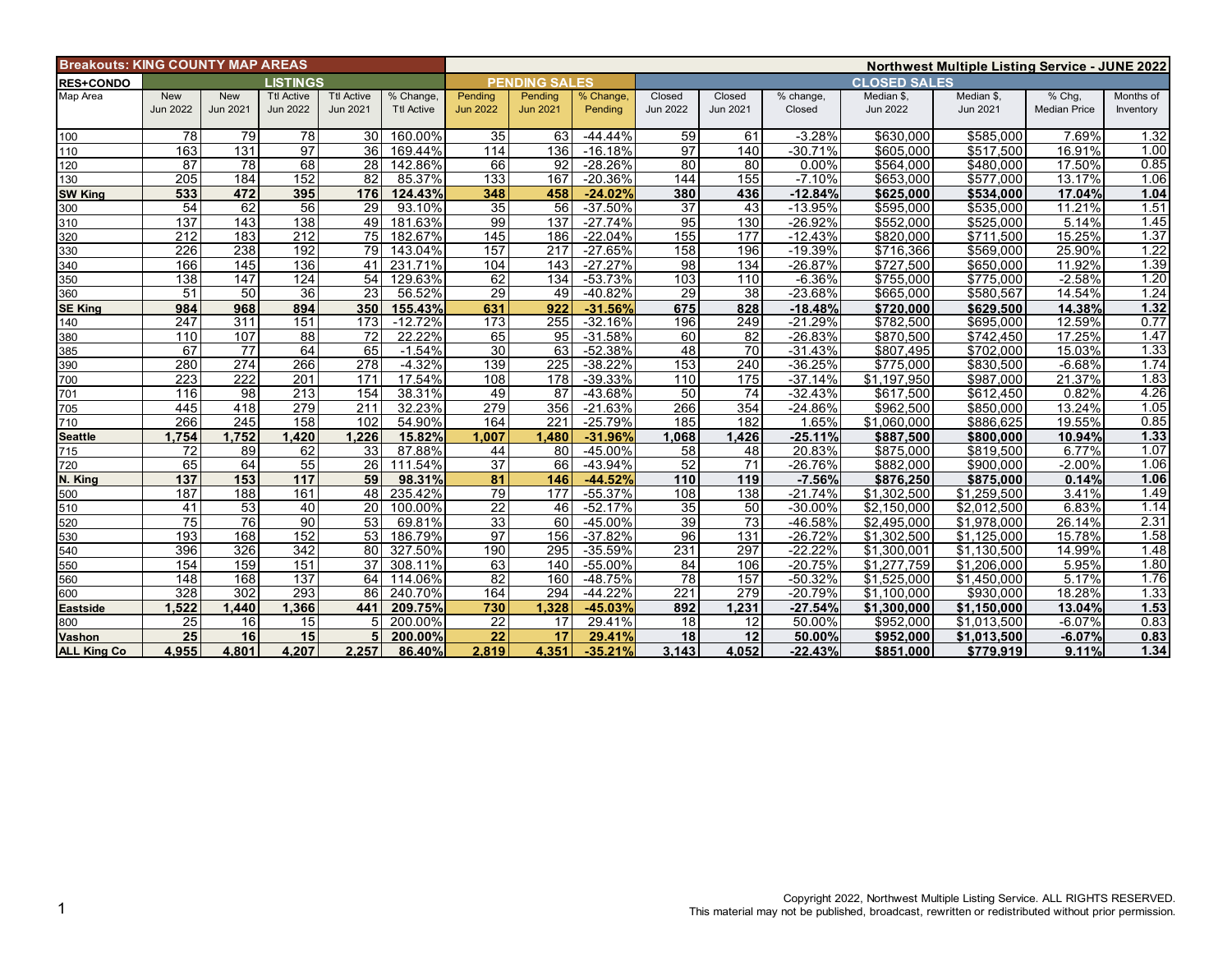| <b>Breakouts: KING COUNTY MAP AREAS</b> |                               |                        |                                      |                                      |                                | <b>Northwest Multiple Listing Service - JUNE 2022</b> |                            |                      |                           |                    |                        |                               |                        |                               |                        |  |
|-----------------------------------------|-------------------------------|------------------------|--------------------------------------|--------------------------------------|--------------------------------|-------------------------------------------------------|----------------------------|----------------------|---------------------------|--------------------|------------------------|-------------------------------|------------------------|-------------------------------|------------------------|--|
| <b>RES ONLY</b>                         | LISTINGS                      |                        |                                      |                                      |                                | <b>PENDING SALES</b>                                  |                            |                      |                           |                    | <b>CLOSED SALES</b>    |                               |                        |                               |                        |  |
| Map Area                                | <b>New</b><br><b>Jun 2022</b> | <b>New</b><br>Jun 2021 | <b>Ttl Active</b><br><b>Jun 2022</b> | <b>Ttl Active</b><br><b>Jun 2021</b> | % Change,<br><b>Ttl Active</b> | Pending<br><b>Jun 2022</b>                            | Pending<br><b>Jun 2021</b> | % Change,<br>Pending | Closed<br><b>Jun 2022</b> | Closed<br>Jun 2021 | % change,<br>Closed    | Median \$,<br><b>Jun 2022</b> | Median \$,<br>Jun 2021 | % Chg,<br><b>Median Price</b> | Months of<br>Inventory |  |
|                                         |                               |                        |                                      |                                      |                                |                                                       |                            |                      |                           |                    |                        |                               |                        |                               |                        |  |
| 100                                     | 74                            | 74                     | 78                                   | 29                                   | 168.97%                        | 32                                                    | 59                         | $-45.76%$            | 56                        | 59                 | $-5.08%$               | \$650,000                     | \$585,000              | 11.11%                        | 1.39                   |  |
| 110                                     | 126                           | 104                    | 83                                   | $\overline{29}$                      | 186.21%                        | 86                                                    | 104                        | $-17.31%$            | 78                        | 109                | $-28.44%$              | \$638,000                     | \$560,000              | 13.93%                        | 1.06                   |  |
| 120                                     | 56                            | 55                     | 45                                   | 14                                   | 221.43%                        | 43                                                    | 64                         | $-32.81%$            | 55                        | 50                 | 10.00%                 | \$625,000                     | \$526,250              | 18.76%                        | 0.82                   |  |
| 130                                     | 181                           | 150                    | 141                                  | 65                                   | 116.92%                        | 114                                                   | 135                        | $-15.56%$            | 117                       | 129                | $-9.30%$               | \$715,000                     | \$625,000              | 14.40%                        | 1.21                   |  |
| <b>SW King</b>                          | 437                           | 383                    | 347                                  | 137<br>29                            | 153.28%                        | 275                                                   | 362                        | $-24.03%$            | 306                       | 347                | $-11.82%$              | \$659,000                     | \$577,000              | 14.21%                        | 1.13                   |  |
| 300                                     | 54                            | 62                     | 56                                   |                                      | 93.10%                         | 35                                                    | 55                         | -36.36%              | 37                        | 42                 | $-11.90%$              | \$595,000                     | \$537,500              | 10.70%                        | 1.51<br>1.60           |  |
| 310                                     | 119<br>$\overline{210}$       | 129<br>180             | 130<br>$\overline{210}$              | 43<br>73                             | 202.33%                        | 84<br>143                                             | 120<br>183                 | $-30.00%$            | 81<br>154                 | 120<br>175         | $-32.50%$<br>$-12.00%$ | \$630,000<br>\$822,500        | \$535,000              | 17.76%                        | 1.36                   |  |
| 320<br>330                              | 198                           | 192                    | 181                                  | 64                                   | 187.67%<br>182.81%             | 130                                                   | 171                        | $-21.86%$<br>-23.98% | 130                       | 154                | $-15.58%$              | \$752,500                     | \$715,000<br>\$605,000 | 15.03%<br>24.38%              | 1.39                   |  |
|                                         | 128                           | 117                    | 119                                  | 33 <sup>1</sup>                      | 260.61%                        | 76                                                    | 114                        | $-33.33%$            | 79                        | 110                | $-28.18%$              | \$765,000                     | \$672,500              | 13.75%                        | 1.51                   |  |
| 340<br>350                              | 127                           | 129                    | 120                                  | 45                                   | 166.67%                        | 52                                                    | 113                        | -53.98%              | 93                        | 98                 | $-5.10%$               | \$780,000                     | \$843,500              | $-7.53%$                      | 1.29                   |  |
| 360                                     | 47                            | 45                     | 36                                   | $\overline{20}$                      | 80.00%                         | $\overline{25}$                                       | 41                         | $-39.02%$            | $\overline{27}$           | $\overline{31}$    | $-12.90%$              | \$670,000                     | \$651,000              | 2.92%                         | 1.33                   |  |
| <b>SE King</b>                          | 883                           | 854                    | 852                                  | 307                                  | 177.52%                        | 545                                                   | 797                        | $-31.62%$            | 601                       | 730                | $-17.67%$              | \$740,000                     | \$660,000              | 12.12%                        | $1.42$                 |  |
| 140                                     | 213                           | 266                    | 123                                  | $\overline{125}$                     | $-1.60%$                       | 154                                                   | 219                        | $-29.68%$            | 176                       | $\overline{217}$   | $-18.89%$              | \$817,500                     | \$706,000              | 15.79%                        | 0.70                   |  |
| 380                                     | 104                           | 101                    | 80                                   | 60                                   | 33.33%                         | 58                                                    | 93                         | $-37.63%$            | 53                        | $\overline{78}$    | $-32.05%$              | \$882,000                     | \$755,000              | 16.82%                        | 1.51                   |  |
| 385                                     | 60                            | 57                     | 55                                   | 42                                   | 30.95%                         | 30                                                    | 53                         | $-43.40%$            | 37                        | 60                 | $-38.33%$              | \$889,950                     | \$717,500              | 24.03%                        | 1.49                   |  |
| 390                                     | 158                           | $\overline{177}$       | 129                                  | 129                                  | 0.00%                          | 76                                                    | 148                        | -48.65%              | 78                        | 163                | $-52.15%$              | \$1,100,000                   | \$1,000,000            | 10.00%                        | 1.65                   |  |
| 700                                     | 147                           | 140                    | 125                                  | 82                                   | 52.44%                         | 65                                                    | 111                        | $-41.44%$            | 72                        | 117                | $-38.46%$              | \$1,555,000                   | \$1,295,000            | 20.08%                        | 1.74                   |  |
| 701                                     | $\Omega$                      | $\Omega$               | $\Omega$                             | $\Omega$                             | 0.00%                          | $\Omega$                                              | $\mathbf{0}$               | $0.00\%$             | $\Omega$                  | $\Omega$           | 0.00%                  | \$0                           | \$0                    | 0.00%                         | 0.00                   |  |
| 705                                     | 346                           | 352                    | 218                                  | 159                                  | 37.11%                         | 210                                                   | 293                        | $-28.33%$            | 222                       | 294                | $-24.49%$              | \$1.052.500                   | \$900.000              | 16.94%                        | 0.98                   |  |
| 710                                     | 218                           | 204                    | 113                                  | 70                                   | 61.43%                         | 137                                                   | 192                        | $-28.65%$            | 151                       | 151                | 0.00%                  | \$1,100,000                   | $\overline{$950,000}$  | 15.79%                        | 0.75                   |  |
| <b>Seattle</b>                          | 1,246                         | 1,297                  | 843                                  | 667                                  | 26.39%                         | 730                                                   | 1,109                      | $-34.17%$            | 789                       | 1,080              | $-26.94%$              | \$1,000,000                   | \$890,444              | 12.30%                        | 1.07                   |  |
| 715                                     | 63                            | 83                     | 48                                   | 26                                   | 84.62%                         | 41                                                    | 70                         | $-41.43%$            | 48                        | 40                 | 20.00%                 | \$875,000                     | \$909,500              | $-3.79%$                      | 1.00                   |  |
| 720                                     | 56                            | 55                     | 47                                   | 26                                   | 80.77%                         | 33                                                    | $\overline{54}$            | -38.89%              | 42                        | 64                 | $-34.38%$              | \$950,000                     | \$925,000              | 2.70%                         | 1.12                   |  |
| N. King                                 | 119                           | 138                    | 95                                   | 52                                   | 82.69%                         | 74                                                    | 124                        | $-40.32%$            | 90                        | 104                | $-13.46%$              | \$882.000                     | \$925.000              | $-4.65%$                      | 1.06                   |  |
| 500                                     | 150                           | 147                    | 132                                  | 35 <sub>1</sub>                      | 277.14%                        | 63                                                    | 144                        | $-56.25%$            | 82                        | 113                | $-27.43%$              | \$1,570,000                   | \$1,400,000            | 12.14%                        | 1.61                   |  |
| 510                                     | 35                            | 48                     | 34                                   | 15 <sup>1</sup>                      | 126.67%                        | $\overline{19}$                                       | 39                         | $-51.28%$            | 28                        | 41                 | $-31.71%$              | \$2.450.000                   | \$2,060,000            | 18.93%                        | 1.21                   |  |
| 520                                     | 44                            | 42                     | 53                                   | 25 <sup>1</sup>                      | 112.00%                        | 18                                                    | 30                         | $-40.00\%$           | 23                        | 39                 | $-41.03%$              | \$3,400,000                   | \$2,875,000            | 18.26%                        | 2.30                   |  |
| 530                                     | 132                           | 113                    | 111                                  | 20 <sup>1</sup>                      | 455.00%                        | 64                                                    | 100                        | $-36.00%$            | 62                        | 84                 | $-26.19%$              | \$1,600,000                   | \$1,395,000            | 14.70%                        | 1.79                   |  |
| 540                                     | 337                           | 275                    | 298                                  | 68                                   | 338.24%                        | 155                                                   | 240                        | $-35.42%$            | 186                       | 247                | $-24.70%$              | \$1,455,000                   | \$1,250,000            | 16.40%                        | 1.60                   |  |
| 550                                     | 130                           | 126                    | $\overline{135}$                     | 29                                   | 365.52%                        | 48                                                    | 109                        | $-55.96%$            | $\overline{72}$           | 83                 | $-13.25%$              | \$1,460,000                   | \$1,365,000            | 6.96%                         | 1.88                   |  |
| 560                                     | 105                           | 113                    | 94                                   | 31                                   | 203.23%                        | 56                                                    | 99                         | $-43.43%$            | 46                        | 103                | $-55.34%$              | \$2.017.538                   | \$1,950,000            | 3.46%                         | 2.04                   |  |
| 600                                     | 271                           | 252                    | 248                                  | 65                                   | 281.54%                        | 123                                                   | 236                        | -47.88%              | 179                       | 211                | $-15.17%$              | \$1,250,000                   | \$1,035,000            | 20.77%                        | 1.39                   |  |
| <b>Eastside</b>                         | 1.204                         | 1.116                  | 1.105                                | 288                                  | 283.68%                        | 546                                                   | 997                        | $-45.24%$            | 678                       | 921                | $-26.38%$              | \$1,500,000                   | \$1,364,000            | 9.97%                         | 1.63                   |  |
| 800                                     | 24                            | 16                     | 14                                   | 5                                    | 180.00%                        | 22                                                    | 17                         | 29.41%               | 18                        | 12                 | 50.00%                 | \$952,000                     | \$1,013,500            | $-6.07%$                      | 0.78                   |  |
| Vashon                                  | 24                            | 16                     | 14                                   | 5 <sub>1</sub>                       | 180.00%                        | $\overline{22}$                                       | 17                         | 29.41%               | 18                        | $\overline{12}$    | 50.00%                 | \$952.000                     | \$1,013,500            | $-6.07%$                      | 0.78                   |  |
| <b>ALL King Co</b>                      | 3.913                         | 3.804                  | 3.256                                | 1.456                                | 123.63%                        | 2.192                                                 | 3.406                      | $-35.64%$            | 2.482                     | 3.194              | $-22.29%$              | \$938,225                     | \$860,000              | 9.10%                         | 1.31                   |  |